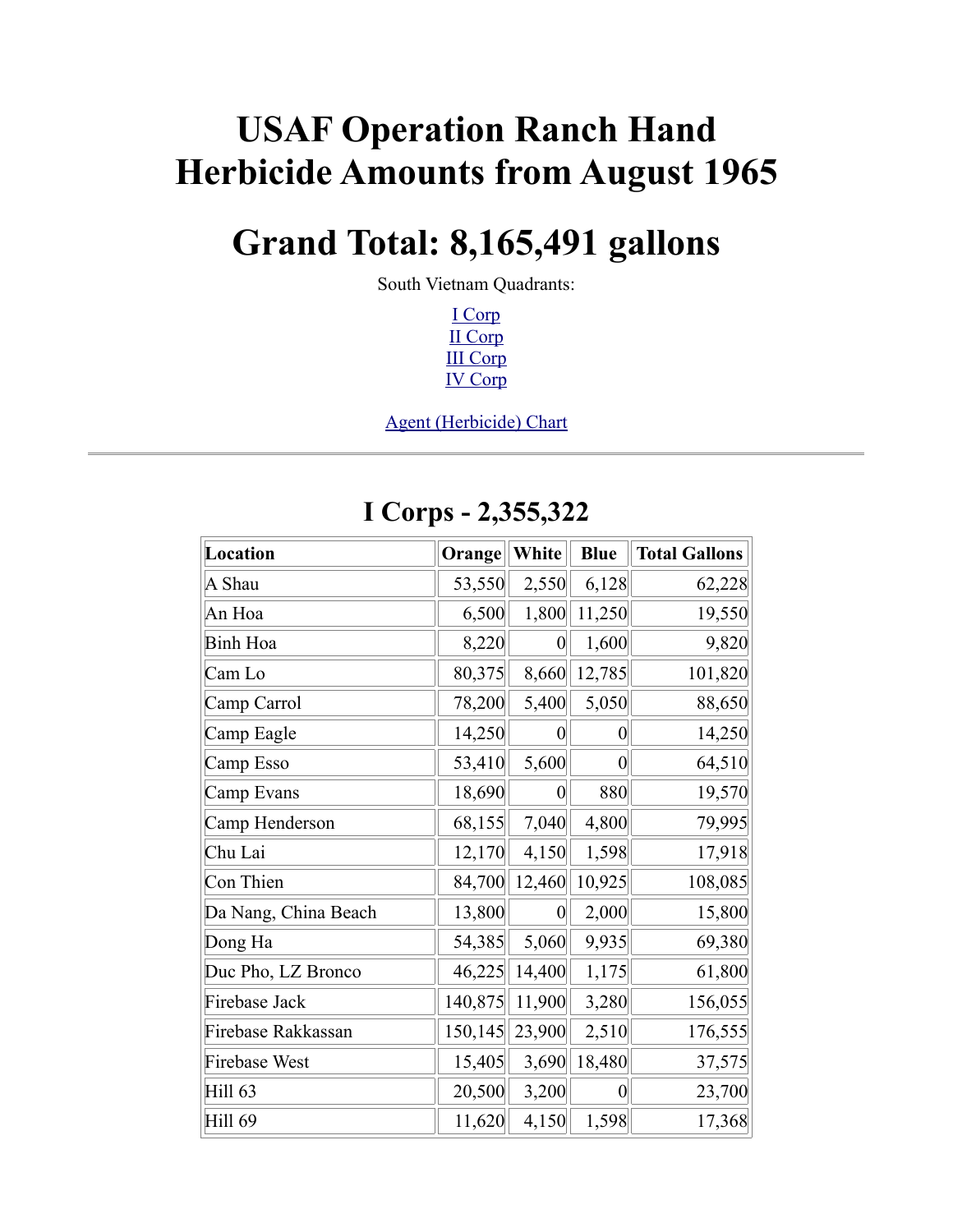| Hoi An                       | 17,520  | 3,000            | 13,950         | 34,470    |
|------------------------------|---------|------------------|----------------|-----------|
| Hue                          | 41,395  | $\overline{0}$   | 5,070          | 46,465    |
| Khe Sanh, Firebase Smith     | 43,705  | 3,040            | 4,300          | 51,045    |
| LangCo Bridge                | 50,610  | 5,600            | 3,500          | 59,710    |
| LZ Baldy                     | 15,430  | 3,000            | 13,950         | 32,380    |
| LZ Dogpatch, Hill 327        | 4,490   | $\overline{0}$   | 8,250          | 12,740    |
| LZ Geronimo                  | 22,535  | 14,000           | 468            | 37,003    |
| LZ Jane, Firebase Barbara    | 91,150  | 6,750            | 3,700          | 101,600   |
| LZ Langley, Firebase Shepard | 72,105  | 7,040            | 4,800          | 83,945    |
| LZ Profess, Hill 55          | 39,300  | 13,000           | 17,209         | 69,509    |
| LZ Rockcrusher, Hill 85      | 47,800  | $\overline{0}$   | 0              | 47,800    |
| LZ Rockpile                  | 110,050 | 15,440           | 7,650          | 133,140   |
| LZ Ross                      | 15,405  | 6,720            | 18,508         | 40,633    |
| LZ Sandra                    | 118,780 | 20,210           | 24,755         | 163,745   |
| LZ Snapper, Firebase Leather | 11,350  | $\boldsymbol{0}$ | 3,000          | 14,350    |
| Marble, Hill 59              | 15,405  | 6,720            | 18,508         | 40,633    |
| Phu Bai                      | 54,300  | 3,000            | 120            | 57,420    |
| Phu Luc, LZ Tommahawk        | 78,250  | 4,000            | $\overline{0}$ | 82,250    |
| Quang Nai                    | 25,605  | $\boldsymbol{0}$ | 1,800          | 27,405    |
| Quang Tri, LZ Nancy          | 68,000  | 2,750            | 3,700          | 74,450    |
|                              |         |                  |                | 2,355,322 |

## **II Corps - 1,054,406**

| Location              | Orange | White | <b>Blue</b> | <b>Total Gallons</b> |
|-----------------------|--------|-------|-------------|----------------------|
| An Khe, Camp Radcliff | 37,810 | 6,400 | 5,610       | 49,820               |
| An Lao, LZ Laramie    | 68,970 | 490   | 10,570      | 80,030               |
| <b>Ban Me Thuot</b>   | 16,000 | 9,250 |             | 25,250               |
| Ben Het               | 80,495 | 7,230 | 3,000       | 90,725               |
| Bon Song, LZ Two Bits | 80,643 | 630   | 6,000       | 87,273               |
| <b>Bre Nhi</b>        | 6,600  |       |             | 6,600                |
| Cam Ranh Bay          | 21,227 | 1,373 |             | 22,600               |
| Camp Granite          | 59,310 | 2,075 | 5,390       | 66,775               |
| Che Oreo              | 0      | 1,800 |             | 1,800                |
| Da Lat                | 575    |       |             | 575                  |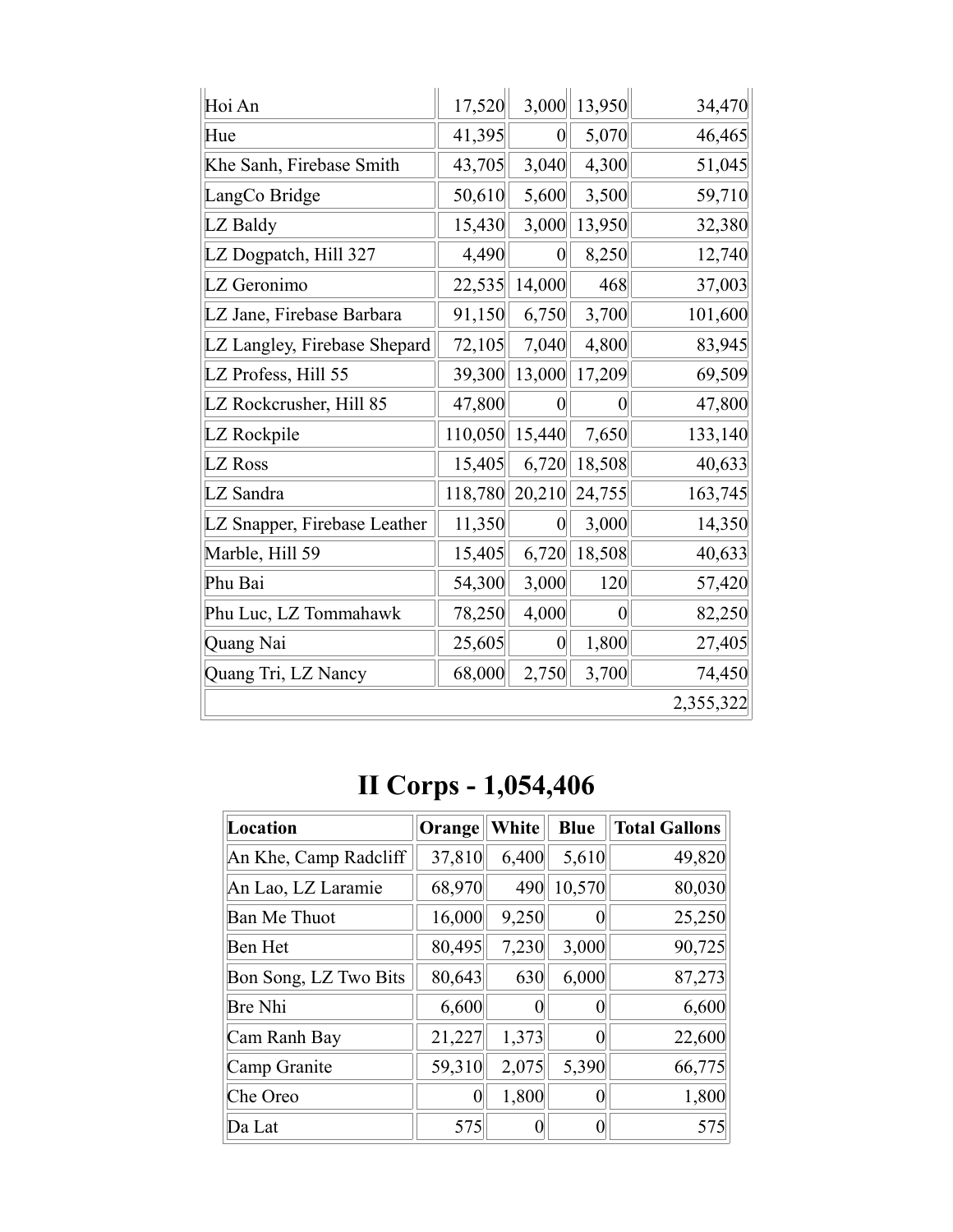| Dak To                   | 49,460 | 600              | 34,800           | 84,860    |
|--------------------------|--------|------------------|------------------|-----------|
| <b>Firebase Pony</b>     | 43,490 | $\boldsymbol{0}$ | 3,800            | 47,290    |
| Kontum                   | 0      | 415              | 0                | 415       |
| LZ Dog, LZ English       | 63,073 | 630              | 6,000            | 69,703    |
| LZ Oasis                 |        |                  | No Data          |           |
| LZ Putter, Firebase Bird | 50,095 | $\boldsymbol{0}$ | 7,200            | 57,295    |
| LZ Uplift                | 43,455 | 3,220            | 275              | 46,950    |
| Nha Trang                | 6,950  | 325              | $\boldsymbol{0}$ | 7,275     |
| Phan Rang                | 110    | 2,075            | $\boldsymbol{0}$ | 2,185     |
| <b>Phan Thiet</b>        | 5,000  | 330              | 220              | 5,550     |
| Plei Ho, SF Camp         | 15,300 | 1,260            | 110              | 16,670    |
| Plei Jerang              | 98,220 | 51,235           | 1,800            | 151,255   |
| Pleiku                   | 1,210  | 11,640           | 1,950            | 14,800    |
| Puh Cat, LZ Hammond      | 29,700 | 7,210            | 0                | 36,910    |
| Qui Nhon                 | 53,215 | 1,800            | 4,125            | 59,140    |
| Song Cau                 | 5,650  | 55               | 0                | 5,705     |
| Tuy An                   | 13,215 | 3,740            | $\overline{0}$   | 16,955    |
| Tuy Hoa                  | 29,565 | 4,485            | $\boldsymbol{0}$ | 34,050    |
|                          |        |                  |                  | 1,054,406 |

### **III Corps - 4,086,229**

| <b>Location</b>           | Orange  | White    | <b>Blue</b> | <b>Total Gallons</b> |
|---------------------------|---------|----------|-------------|----------------------|
| An Loc                    | 77,000  | 79,830   |             | 156,830              |
| <b>Ben Cat</b>            | 87,250  | 83,640   | 20,105      | 190,995              |
| Ben Hoa                   | 35,045  | 124,525  | 3,950       | 163,520              |
| Cholon                    | 320     |          |             | 320                  |
| Cu Chi                    | 59,150  | 67,540   | 14,105      | 140,795              |
| Dau Tieng (Michelin)      | 32,370  | 45,800   | 3,800       | 81,770               |
| Dien Duc, Firebase Elaine | 66,850  | 25,800   |             | 92,350               |
| Duc Hoa                   | 750     | 0        |             | 750                  |
| Firebase Di An            | 6,000   | $\theta$ | 1,595       | 7,595                |
| <b>Firebase Frenzel</b>   | 13,445  | 57,560   | 900         | 71,905               |
| Firebase Jewel, LZ Snuffy | 219,550 | 146,010  | 7,300       | 372,860              |
| <b>Firebase Mace</b>      | 34,280  | 23,350   | 730         | 58,360               |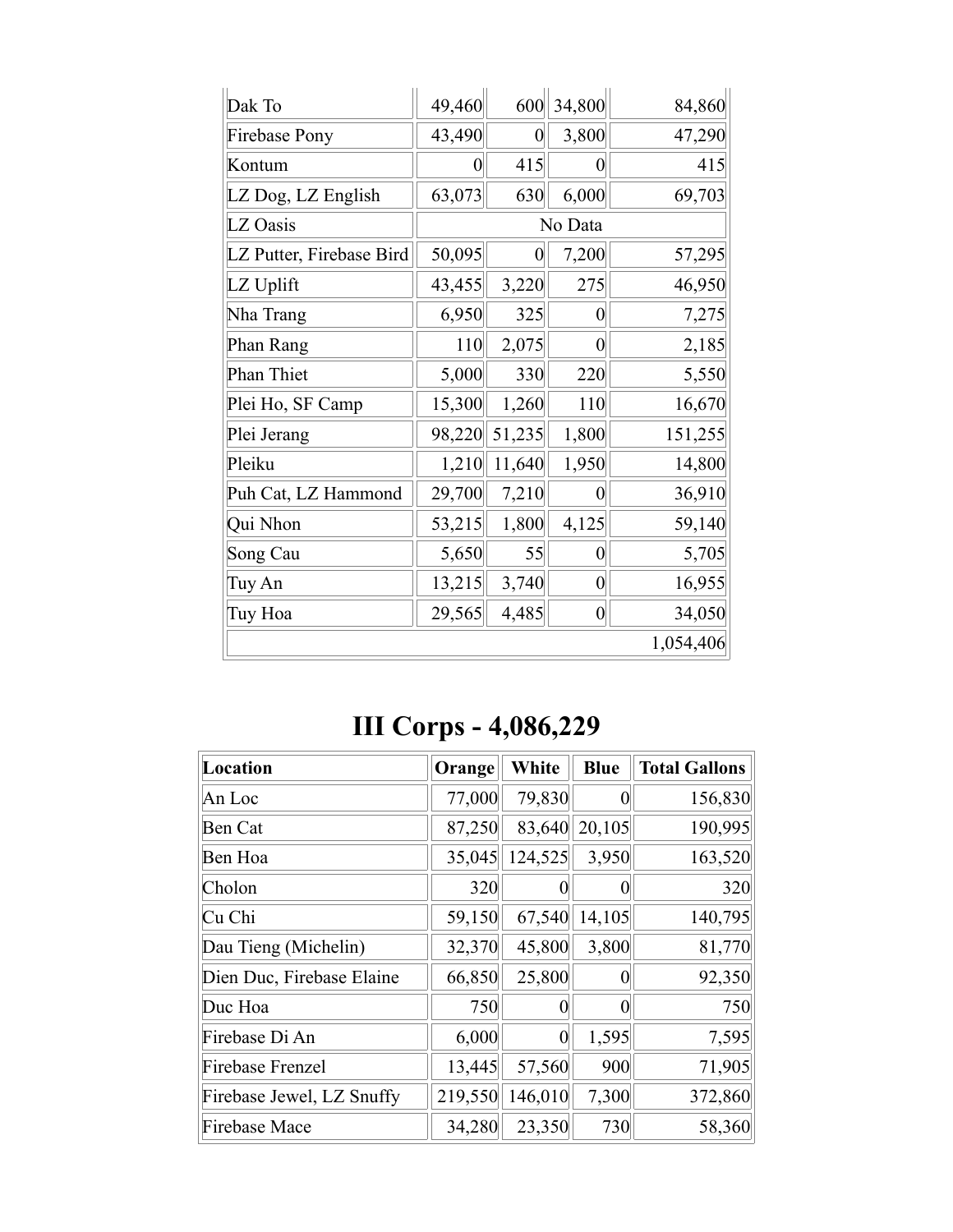| Katum                        | 299,420 | 239,395 20,000 |                  | 558,815   |
|------------------------------|---------|----------------|------------------|-----------|
| Lai Khe                      | 57,120  | 22,300         | 1,800            | 81,220    |
| Loc Ninh                     | 46,660  | 103,710        | 1,800            | 152,170   |
| Long Binh, Firebase Concord  | 13,445  | 57,560         | $\boldsymbol{0}$ | 71,005    |
| LZ Bearcat                   | 17,840  | 75,470         | $\overline{0}$   | 93,310    |
| LZ Fish Nook                 | 44,000  | 23,800         | $\overline{0}$   | 67,800    |
| LZ Schofield                 | 38,640  | 17,210         | 7,800            | 63,650    |
| Nha Be (Navy Base)           | 119,725 | 121,925        | 6,000            | 247,650   |
| Nui Ba Den, Firebase Carolin | 50,020  | 66,500         | 2,100            | 118,620   |
| Phouc Vinh                   | 484,383 | 146,576        | 12,810           | 643,769   |
| Phu Chong                    | 39,848  | 62,230         | 12,055           | 114,130   |
| Phu Loi                      | 79,000  | 83,430         | $\boldsymbol{0}$ | 162,430   |
| Qua Viet                     | 50,610  | 5,600          | 3,500            | 59,710    |
| Quan Loi                     | 44,190  | 34,300         | $\boldsymbol{0}$ | 78,490    |
| Saigon                       |         |                | No Data          |           |
| Song Be                      | 1,900   | 9,220          | $\overline{0}$   | 11,120    |
| Tan Son Nhut                 | 6,320   | $\overline{0}$ | 1,595            | 7,915     |
| Tay Ninh                     | 720     | 3,225          | 600              | 4,545     |
| <b>Trang Bang</b>            | 32,365  | 39,560         | 6,000            | 77,925    |
| Vo Dat, Firebase Nancy       | 14,180  | 29,100         | $\overline{0}$   | 43,280    |
| Vung Tau                     | 7,350   | $\theta$       | $\boldsymbol{0}$ | 7,350     |
| Xuan Loc                     | 23,865  | 58,750         | 660              | 83,275    |
|                              |         |                |                  | 4,086,229 |

**IV Corps - 669,534**

| Location                 | Orange   White |                      | <b>Blue</b> | <b>Total Gallons</b> |
|--------------------------|----------------|----------------------|-------------|----------------------|
| Ben Luc                  |                | 45,900 14,838        | 0           | 60,738               |
| <b>Ben</b> Tre           |                | 24,800 24,750        |             | 49,550               |
| Can Tho                  |                | 15,160 13,915 11,685 |             | 40,760               |
| Cao Lanh                 | 1,875          | 2,935                | 830         | 5,640                |
| Dong Tam                 | 5,870          | 605                  | 165         | 6,640                |
| Firebase Grand Can(yon?) |                | 1,540                | 0           | 1,540                |
| Firebase Moore           | 9,820          |                      | 0           | 9,820                |
| Ham Long                 | 3,275          | 1,620                |             | 4,895                |